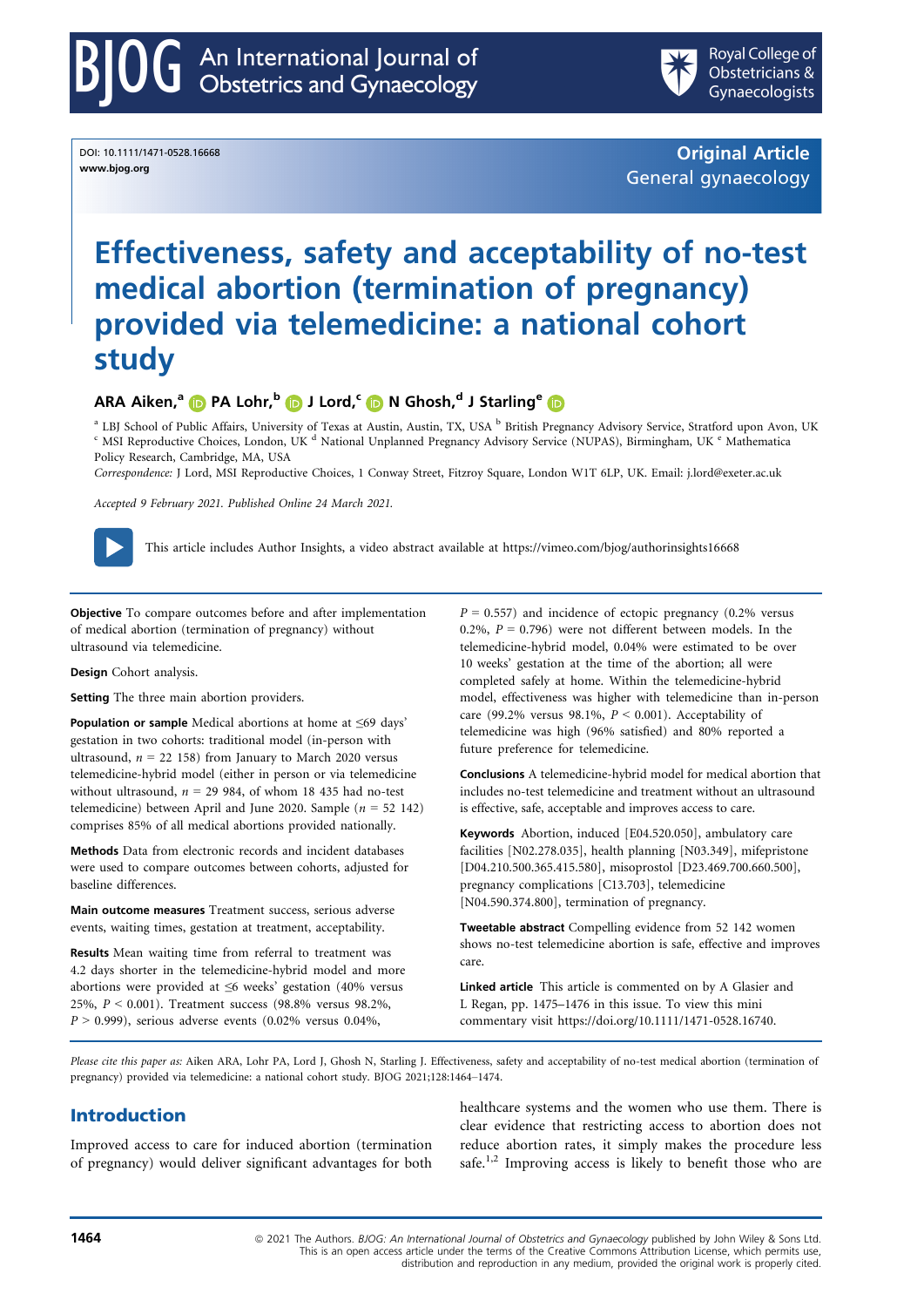most vulnerable,<sup>3</sup> especially in resource-poor settings or where care has to be self-funded. In its 2019 guideline on abortion care, the National Institute for Health and Care Excellence (NICE) stated that improving access to abortion was a key priority.<sup>4</sup>

Telemedicine, the use of information and communication technologies to improve patient outcomes by increasing access to care and medical information, $5$  has been noted to decrease costs and increase convenience and safety.<sup>6</sup> It is an established service delivery model for abortion care in many settings<sup>7</sup> and it is recommended to improve access.<sup>4</sup> The COVID-19 pandemic required urgent action to ensure delivery of essential health services, with the Royal College of Obstetricians and Gynaecologists (RCOG) publishing guidelines to safeguard abortion care in the UK. $\rm{8}$  These guidelines profoundly changed the way medical such care is delivered in Great Britain. Prior to the emergence of COVID-19, all patients seeking medical abortion were required to attend in-person to receive an ultrasound scan and have mifepristone administered within the clinic. Under the new guidelines, consultations were encouraged to take place by telephone or video call; an ultrasound scan was required only if indicated. By 30 March 2020, all the governments in Great Britain had issued emergency legal orders to allow mifepristone to be used at home along with misoprostol up to 10 weeks' gestation. $9-11$  These approvals permitted abortion providers to implement a fully telemedical service delivery model, including 'no test medical abortion' and direct-to-patient delivery of abortifacient medications.

Great Britain's new pathway for no-test medical abortion is unusual among existing models because it is fully remote: no clinic visit, tests or ultrasound scan are performed and both mifepristone and misoprostol are delivered by mail or collected from a clinic for use at home. This new service model thus presents an important opportunity to evaluate a potentially better way to provide medical abortion that could improve access and reduce the barriers posed by inperson care.<sup>12</sup> We examined and compared the effectiveness, safety and acceptability of medical abortion provided up to 10 weeks' gestation before and after the widespread implementation of no-test telemedicine.

# Methods

#### Population and cohorts

The study population comprised all patients who accessed an early medical abortion (EMA) at the three largest abortion providers in England – British Pregnancy Advisory Service (BPAS), MSI Reproductive Choices (MSUK) and the National Unplanned Pregnancy Advisory Service (NUPAS) – 2 months before and after the service model change. Medical abortion is defined as the use of

medications to terminate a pregnancy without primary surgical intervention and 'EMA' applies to these procedures, commonly within the first trimester.<sup>13</sup> The recommended EMA regimen uses the anti-progestogen mifepristone in an oral dose of 200 mg, then, after 24–48 hours, 800 mcg of the prostaglandin analogue misoprostol by the sublingual, vaginal or buccal route. In the UK, an additional dose of misoprostol is recommended if expulsion has not occurred 3–4 hours after the first dose. $8,14$  Prior to telemedicine, patients would have returned to clinic to receive this, but in the new model the additional dose was provided in the treatment pack. Patients are advised to call the abortion provider on their 24-hour phone service in the event of any problems, if bleeding is unexpectedly light or heavy, if pregnancy symptoms fail to resolve quickly or if a low-sensitivity pregnancy test (1000 IU) is positive 3 weeks after using misoprostol. This information is conveyed in a variety of formats, including verbally at consultation, in writing and through on-line resources. Women are offered selfassessment with a low-sensitivity pregnancy test to determine success of the abortion, with instructions to report back to the abortion provider if there are any ongoing issues or a positive test, in line with national guidelines<sup>15</sup> and high quality evidence that self-assessment is safe, effective and preferred by women.<sup>16</sup>

Our dataset consisted of information on EMAs extracted directly from each provider's electronic records and included fully de-identified patient clinical and demographic characteristics. Each providers' clinical incident database was cross-referenced to patients in each cohort to determine rates of unsuccessful medical abortion and adverse events. All data were extracted 6 weeks after the end of the study period to ensure the reporting of complications was as complete as possible. We also consulted with regulators and national agencies to ensure that we accounted for incident reports made directly to them. The independent regulator of all health and social care services in England, the Care Quality Commission (CQC), confirmed that all cases reported directly to them through various routes, for example, statutory notifications and the central NHS database of patient safety incident reports (the National Reporting and Learning System [NRLS] and the Strategic Executive Information System [StEIS]), were known to the providers.

Two cohorts were defined. The 'traditional' cohort comprises all patients having an EMA between 1 January and 1 March 2020, prior to service model change. All patients in this cohort received an in-person assessment and an ultrasound scan, had mifepristone administered in the clinic, and were supplied with misoprostol for use at home. The 'telemedicine-hybrid' cohort comprises all patients accessing an EMA between 6 April and 30 June 2020, in a 2 month period after the service model change at each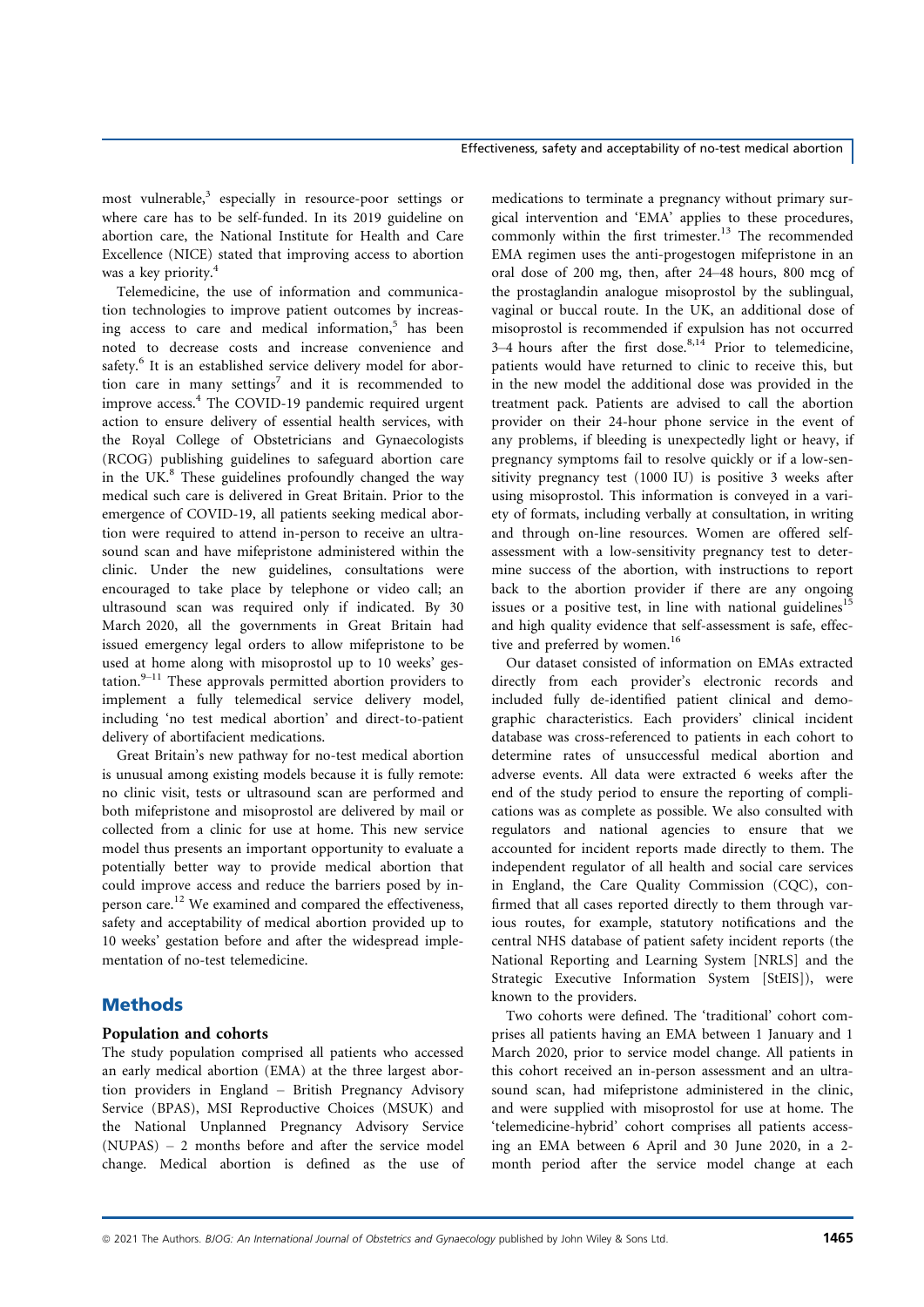provider. Patients in this cohort were offered a consultation via phone or video call, during which an assessment of eligibility for treatment via telemedicine was made. Patients were deemed eligible for no-test medical abortion via telemedicine if they had a low risk of ectopic pregnancy and their self-reported last menstrual period (LMP) indicated a gestation of <10 weeks. Medications were then delivered to patients via post or were made available for collection from a clinic for use at home. Those deemed ineligible for notest medical abortion via telemedicine had an in-person assessment with ultrasound as per the 'traditional' model. After the in-person assessment, medications for this group were then provided from the clinic for home use. The medications provided to both groups in the hybrid cohort were the same. Providers followed organisation-specific evidence-based policies informed by the  $RCOG<sup>8</sup>$  and associated decision  $aid^{17}$  (Figures 1 and 2) and earlier RCOG and NICE guidelines. $14,15$ 

#### Outcome measures

#### Access

Waiting time and gestation at treatment were used to assess how the two models impacted access. Waiting time was defined as the interval from first contact with the abortion provider to when medication was dispensed (either in-person in clinic or posted). Gestation was recorded as that applicable on the date mifepristone was dispensed or provided. Analysis was of mean gestation and the proportion of abortions performed at ≤6 weeks' gestation.

#### Effectiveness

Effectiveness was defined as the proportion of medical abortions that were successful. Success was defined according to the MARE Guidelines as successful expulsion of an intrauterine pregnancy without need for surgical interven- $\frac{13}{13}$  using the sub-categories as listed in Table 2.

#### Safety

Safety was defined according to the proportions of medical abortions that involved one or more significant adverse events. We defined significant adverse events as haemorrhage requiring transfusion, significant infection requiring hospital admission, major surgery and death. We also examined the incidence of ectopic pregnancy and when it was diagnosed in the care pathway. For the analysis of ectopic pregnancies, we included all abortion consultations rather than all abortions provided because some patients with suspected ectopic pregnancies were referred to Early Pregnancy Assessment Units (EPAU) and did not proceed to abortion. All patients referred for further diagnostics (e.g. serial human chorionic gonadotropin [bhCG] monitoring) but who had no further treatment are included in the ectopic pregnancy group,

although a proportion of these will be pregnancy of unknown locations (PULs), which includes failed early intrauterine pregnancies. We analysed the proportion of cases where treatment was reported to have occurred at ≥10 weeks' gestation in the telemedicine-hybrid cohort.

#### Acceptability

Given the constraints of delivering healthcare during COVID-19, it was not possible to follow up all patients to capture patient-reported outcomes. Two of the providers (BPAS and MSUK) collected patient feedback during the study period. Patients were invited to provide feedback 1–3 weeks after treatment, either by telephone using a structured interview tool  $(MSUK)^{18}$  or using an online form  $(BPAS)^{19}$ We analysed data on questions reporting on satisfaction, future preference and privacy. Although the questions were similar, only the MSUK survey included questions on the privacy of teleconsultation. All contact was by a non-clinician who had not been involved in the patient's care.

#### Analysis

The primary analysis was to assess whether the telemedicine-hybrid model was non-inferior to the traditional model. We compare effectiveness and safety in the two cohorts by testing the hypotheses that the telemedicine-hybrid model is less effective and has a higher complication rate.

We first compared patient demographic and clinical characteristics between the cohorts to assess the need to covariate-adjust our hypothesis tests for systematic differences in the two groups that might affect outcomes of abortion. All hypothesis tests were covariate adjusted for patient age, race/ethnicity, gestational age, parity and prior abortions using logistic regression and weighted risk differences.<sup>20</sup>

We evaluated effectiveness by testing the alternative hypothesis that the rate of successful medical abortion in the telemedicine-hybrid cohort is lower than in the traditional cohort using a covariate-adjusted test of difference in proportions. We also performed a Chi-square test to evaluate whether the distribution of unsuccessful abortion subcategories differed between the cohorts. We evaluated safety by testing the alternative hypothesis that significant adverse events occurred at higher rates in the telemedicine-hybrid cohort than in the traditional cohort using a covariate-adjusted hypothesis test for difference of proportions. We reported one-sided P-values for both of these tests. We also evaluated whether the prevalence of ectopic pregnancies managed before EMA and after EMA were different between the traditional and telemedicine-hybrid cohorts using Chi-square difference of proportion tests.

The secondary analysis was to compare effectiveness and safety of medical abortion for patients who received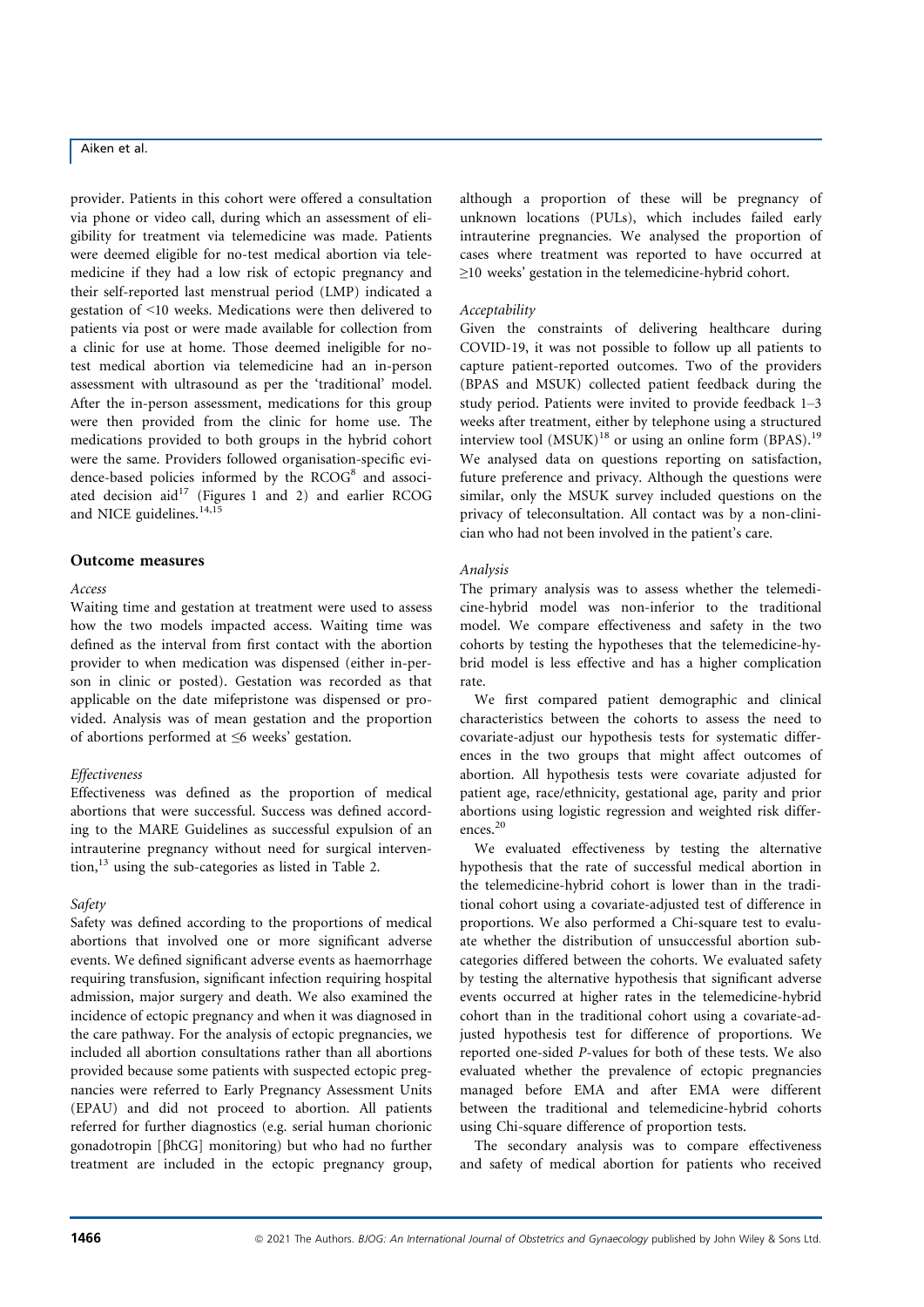#### Effectiveness, safety and acceptability of no-test medical abortion



Figure 1. Summary of early medical abortion care management during COVID-19 pandemic (adapted with permission from RCOG Coronavirus [COVID-19] Infection and Abortion Care - Information for Healthcare Professionals<sup>8</sup>).

fully remote no-test telemedicine versus in-person care in the telemedicine-hybrid cohort, primarily to assess whether any differences between the cohort service models were driven by one particular group. We performed covariate-adjusted hypothesis tests under the null hypothesis of equal effectiveness and equal rates of significant

adverse events in the telemedicine versus in-person groups.

All analyses were performed using R, version 3.6.2 (R Foundation for Statistical Computing, c/o Institute for Statistics and Mathematics, Vienna, Austria). Statistical significance was defined using an alpha level of 0.05.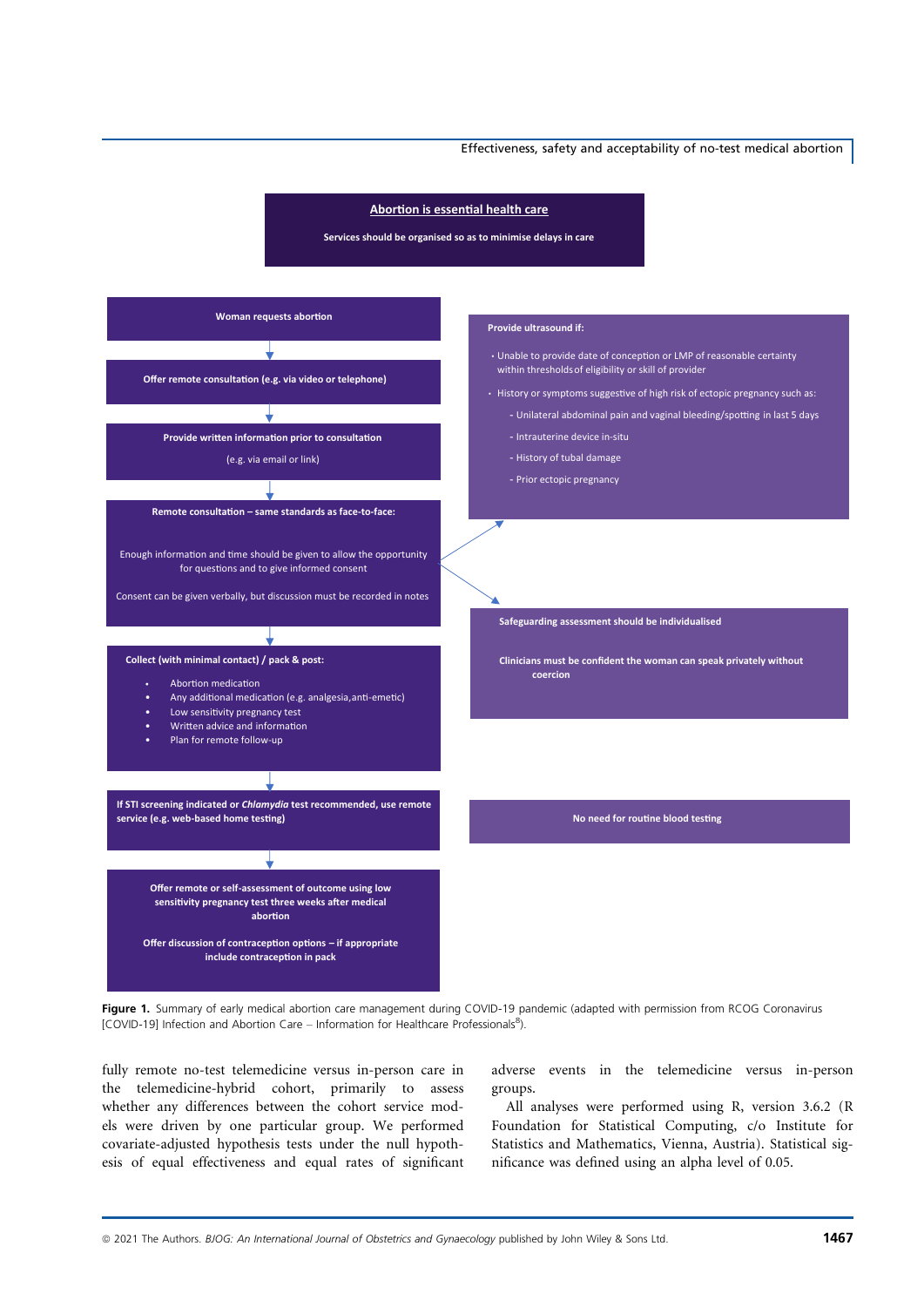# **Decision Aid for Early Medical Abortion without Ultrasound**



Figure 2. Decision aid for early medical abortion without ultrasound (adapted with permission from RCOG Coronavirus (COVID-19) infection and abortion care – information for healthcare professionals; 2020-06-04-decision-aid-for-early-medical-abortion-without-ultrasound.pdf [rcog.org.uk]<sup>17</sup>)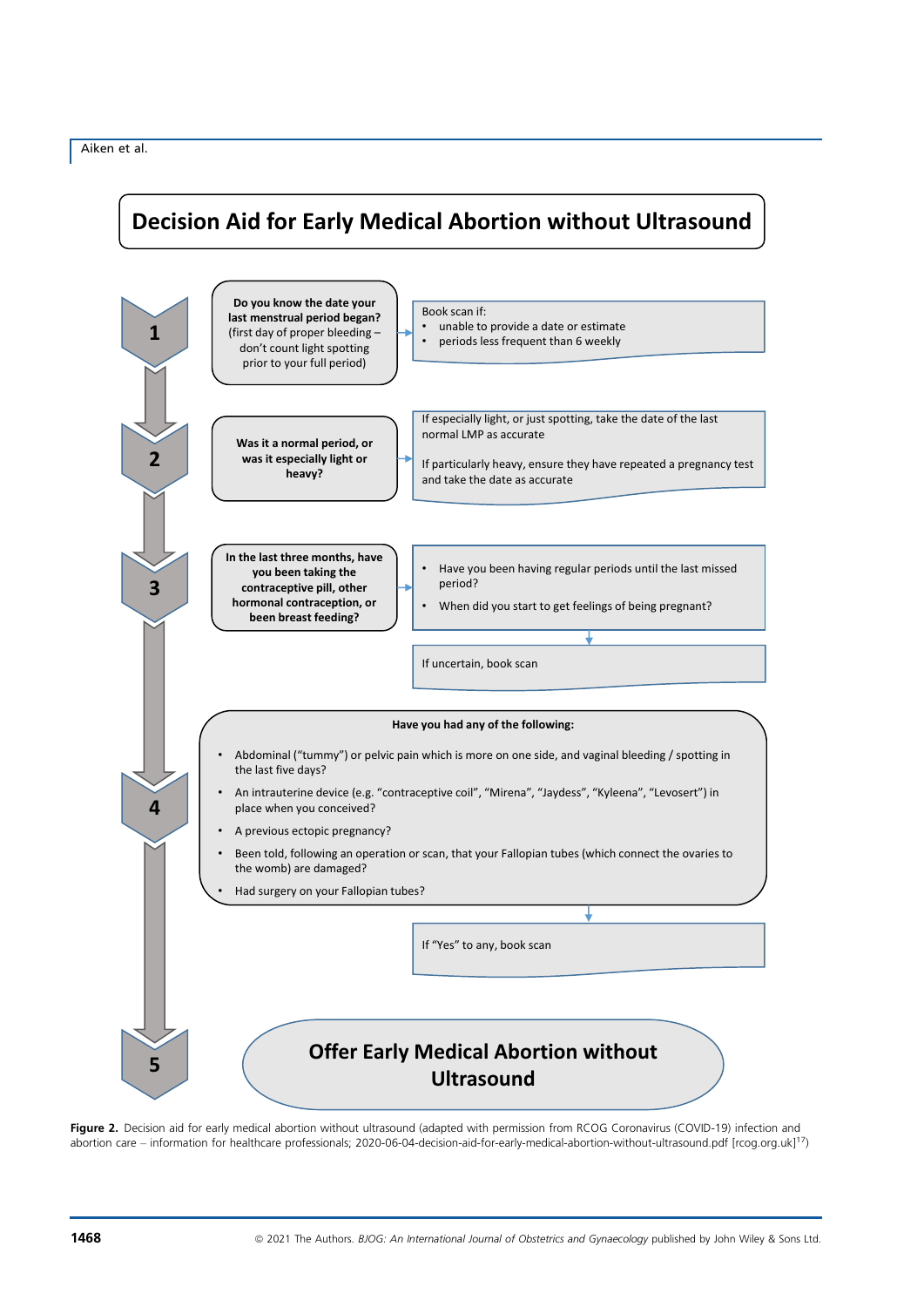#### Ethics approval

The study was reviewed by the Institutional Review Board (IRB) at the University of Texas at Austin, and a determination was made that the research did not meet the criteria for human subject research as defined in the Common Rule (45 CFR 46) or FDA Regulations (21 CFR 56). Each provider ensured compliance with their own internal ethics and governance systems. This study is classed as service evaluation by the NHS Health Research Authority<sup>21</sup> and therefore did not require review by an NHS Research Ethics Committee  $(REC).^{22}$  The principles of the STROBE statement, and the MARE supplement, were followed.<sup>13</sup> Patients were not involved in the development of the study.

# Results

In total, 52 142 medical abortions were provided during the study period: 22 158 in the traditional cohort and 29 984 in the telemedicine-hybrid cohort. Among those that took place in the telemedicine-hybrid cohort, 18 435 (61%) were provided via telemedicine and 11 549 (39%) in-person. Our sample represents 85% of the total number of medical abortions performed in England and Wales during the study period. $2^{23}$  The clinical and demographic characteristics of patients in the two cohorts are described in Table 1.

#### Access

Mean waiting time to treatment declined from 10.7 days (SD 19.9) in the traditional pathway to 6.5 days (SD 13.5) in the telemedicine-hybrid cohort ( $P \le 0.001$ ). Mean gestational age at treatment also declined in the telemedicinehybrid cohort, resulting in 40% of abortions performed at 6 weeks' gestation or less versus 25% in the traditional cohort ( $P < 0.001$ ).

# Effectiveness

Rates of successful medical abortion were high under both service delivery models (Table  $2$ ) – 98.2% in the traditional cohort versus 98.8% in the telemedicine-hybrid cohort. We found no evidence of a lower success rate with the telemedicine-hybrid pathway ( $P > 0.999$ ). The distribution of the different sub-categories of unsuccessful medical abortion did not differ between the cohorts ( $P = 0.268$ ).

#### Safety

Significant adverse events in both cohorts were rare (Table 3). Haemorrhage requiring transfusion was reported in eight (0.04%) cases in the traditional cohort and in seven (0.02%) cases in the telemedicine-hybrid cohort. No cases of significant infection requiring hospital admission, major surgery or death were reported. We found no

#### Effectiveness, safety and acceptability of no-test medical abortion

Table 1. Clinical and demographic characteristics in the traditional and telemedicine-hybrid cohorts ( $n = 52$  142).  $n$  (%)

| <b>Patient characteristics</b>        | Traditional<br>$(n = 22 158)$ | Telemedicine- P-value<br>hybrid<br>$(n = 29984)$ |         |
|---------------------------------------|-------------------------------|--------------------------------------------------|---------|
| Mean gestational age<br>in weeks (SD) | 6.4(1.3)                      | 6.0(1.4)                                         | < 0.001 |
| Gestational age at treatment*         |                               |                                                  |         |
| <6 weeks                              | 5582 (25.2)                   | 11 947 (39.8)                                    | < 0.001 |
| >6 weeks                              | 16 576 (74.8)                 | 18 037 (60.2)                                    |         |
| Mean age in years (SD)                | 27.8 (6.6)                    | 28.5(6.7)                                        | < 0.001 |
| Ethnicity                             |                               |                                                  |         |
| Asian                                 | 2038 (9.2)                    | 2652(8.8)                                        | < 0.001 |
| <b>Black</b>                          | 1656 (7.5)                    | 2282 (7.6)                                       |         |
| Multiracial                           | 1004 (4.5)                    | 1361(4.5)                                        |         |
| White                                 | 15 840 (71.5)                 | 20 910 (69.7)                                    |         |
| Other                                 | 489 (2.2)                     | 638(2.1)                                         |         |
| Unknown                               | 1131(5.1)                     | 2141(7.1)                                        |         |
| Previous abortions                    |                               |                                                  |         |
| $\Omega$                              |                               | 13 098 (59.1) 16 741 (55.8)                      | < 0.001 |
| $1+$                                  | 9060 (40.9)                   | 13 243 (44.2)                                    |         |
| Parity                                |                               |                                                  |         |
| $\Omega$                              | 10 133 (45.7)                 | 11 741 (39.2)                                    | < 0.001 |
| $1+$                                  | 12 025 (54.3)                 | 18 243 (60.8)                                    |         |
| Mean waiting time in<br>days (SD)*    | 10.7 (19.9)                   | 6.5(13.5)                                        | < 0.001 |

\*After checking for normality, these variables were non-parametric and therefore two-sample Wilcoxon tests were used.

evidence that significant adverse events were higher in the telemedicine-hybrid cohort ( $P = 0.557$ ).

The overall incidence of ectopic pregnancy was equivalent in both cohorts – 39 (0.2%) in the traditional cohort and 49 (0.2%) in the telemedicine-hybrid cohort,  $P = 0.796$  (Table 4). The proportions managed after EMA were not significantly different between the cohorts (0.01% in the traditional pathway and 0.03% in the telemedicinehybrid pathway,  $P = 0.123$ ). There were 11 cases (0.04%) in the telemedicine-hybrid cohort where the gestational age after abortion was reported by the patient or an admitting hospital as being greater than the expected 10 weeks. In all these cases, the abortion was completed at home without additional medical complications.

#### Acceptability

Patient-reported outcome data were available from 2453 respondents: 96% were 'satisfied' or 'very satisfied' with their care, or rated their experience as 'good' or 'very good'; 80% reported that they would choose telemedicine in the future or that it was their preferred option, with 13% choosing in-person care and the remainder being unsure. No patient reported that they were unable to consult in private using teleconsultation ( $n = 1243$ ).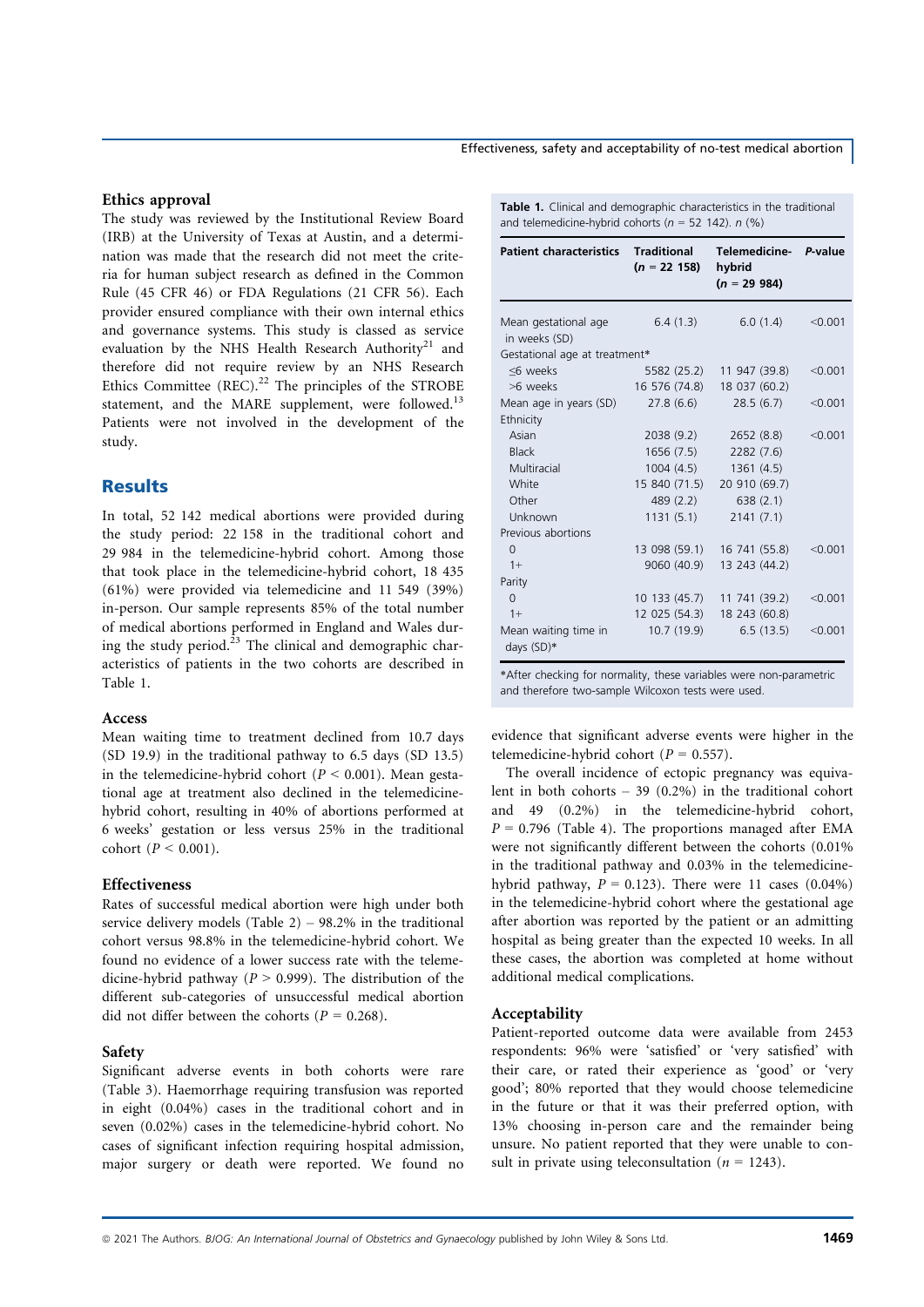Table 2. Comparison of effectiveness of medical abortions conducted in the traditional and telemedicine-hybrid cohorts ( $n = 52, 142$ ).  $n$  (%)

| Outcome                                                   | <b>Traditional</b><br>$n = 22 158$ | Telemedicine-hybrid<br>$n = 29984$ | P-value |
|-----------------------------------------------------------|------------------------------------|------------------------------------|---------|
| Successful medical abortion                               | 21 769 (98.2)                      | 29 618 (98.8)                      | 1.0     |
| Unsuccessful medical abortion                             | 389 (1.8)                          | 366(1.2)                           |         |
| Continuing pregnancy: treated with surgical management    | 161(0.7)                           | 150(0.5)                           | 0.268   |
| Continuing pregnancy: opted to continue or unknown        | 3(0.01)                            | 8(0.03)                            |         |
| Retained products treated with surgical management (ERPC) | 225(1.0)                           | 208(0.7)                           |         |

As explained in the methods section, the P-value for successful medical abortion is the co-variate-adjusted P-value (i.e. all differences in patient clinical and demographic characteristics, including gestational age, are controlled for) and was calculated using a hypothesis test where the null hypothesis is that the traditional cohort has the same effectiveness rate as the telemedicine-hybrid cohort and the alternative hypothesis is that the traditional cohort has a higher effectiveness rate than the telemedicine-hybrid cohort. The P-value for unsuccessful medication abortion is the Chi-square test of whether the distribution of types of failure differ between the cohorts.

Table 3. Comparison of significant adverse events following medical abortions conducted in the traditional and telemedicinehybrid cohorts ( $n = 52$  142).  $n$  (%)

| Outcome                                   | <b>Traditional</b><br>$(n = 22 158)$ | Telemedicine-<br>hybrid<br>$(n = 299984)$ | P-value |
|-------------------------------------------|--------------------------------------|-------------------------------------------|---------|
| Haemorrhage<br>requiring transfusion      | 8(0.04)                              | 7(0.02)                                   | 0.557   |
| Infection requiring<br>hospital admission | 0(0.0)                               | 0(0.0)                                    |         |
| Major surgery<br>Death                    | 0(0.0)<br>0(0.0)                     | 0(0.0)<br>0(0.0)                          |         |

As explained in the methods section, the P-value was calculated using a hypothesis test where the null hypothesis is that the traditional cohort has the same rate of adverse events as the telemedicine-hybrid cohort and the alternative hypothesis is that the traditional cohort has a lower rate of adverse events than the telemedicine-hybrid cohort.

#### Secondary outcome measures

Comparison of clinical outcomes for the telemedicine versus in-person groups in the telemedicine-hybrid cohort is shown in Tables S1–S3. Rates of successful medical abortion were higher in the telemedicine group (99.2% versus 98.1%,  $P < 0.001$ ), but rates of significant adverse outcomes were not significantly different between the two groups – three (0.02%) for telemedicine versus four  $(0.03\%)$  for in-person  $(P = 0.532)$ .

# **Discussion**

#### Main findings

We found that no-test medical abortion via telemedicine without routine ultrasound up to 10 weeks' gestation is an effective, safe and acceptable service model. Clinical outcomes with telemedicine are equivalent to in-person care Table 4. Significant outcomes among patients presenting for medical abortion in the traditional and telemedicine-hybrid cohorts  $(n = 52, 218)$ ,  $n$  (%)

| Outcome                                 | <b>Traditional</b><br>$(n = 22 197)$ | Telemedicine-<br>hybrid<br>$(n = 30021)$ | P-value |
|-----------------------------------------|--------------------------------------|------------------------------------------|---------|
| Ectopic managed<br>pretreatment         | 37(0.17)                             | 39(0.13)                                 | 0.796   |
| Ectopic managed<br>post-treatment       | 2(0.01)                              | 10(0.03)                                 | 0.123   |
| Gestational age later<br>than expected* | 0(0.0)                               | 11(0.04)                                 | N/A     |

The column numbers include patients who presented for an EMA but did not receive one because their ectopic pregnancy was identified pretreatment.

\*The column numbers for the gestational age later than expected category are the same as those in Table 3, (all EMAs performed in the two cohorts, i.e.  $n = 52$  142).

and access to abortion care is better, with both waiting times and gestational age at the time of the abortion significantly reduced. Although gestation could be influenced by different behaviour during the pandemic, resulting in earlier presentation, in most other areas of healthcare, access has been severely impacted, with waiting times increasing substantially, $24$  and so reductions in both seem relevant. Even small reductions in waiting time are significant – NICE noted that a reduction of 1 day resulted in annual savings of £1.6 million to the health services in England owing to reduced complications and fewer needing to opt for a surgical abortion.<sup>4</sup> Further evidence that the new telemedicine-hybrid model improves access comes from a study showing that the rate of women seeking abortion medication outside the formal healthcare setting was significantly reduced in the UK following its implementation.<sup>25</sup> The implication is that those previously too vulnerable to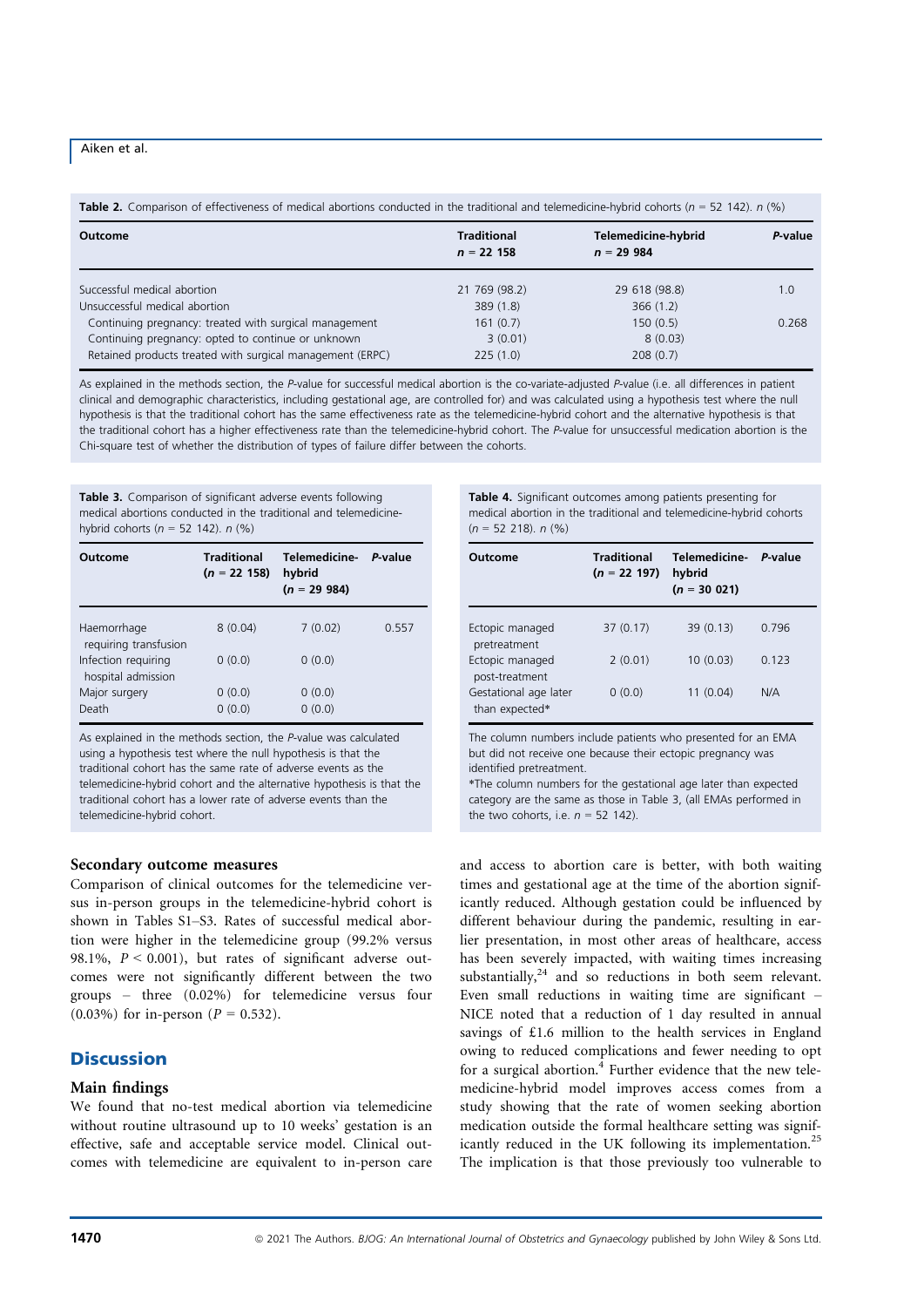attend in-person have been able to access care through telemedicine, potentially benefitting from the safeguarding, counselling and contraceptive services provided by regulated providers.<sup>26</sup>

Our study confirms previous literature that medical abortion is safe and effective. Our findings of low rates of significant complications and failure are similar to those reported from other high quality studies.<sup>27,28</sup> The slight increase in effectiveness we observed in the group that received telemedicine – even after controlling for lower average gestational age compared with the in-person group – may be due to the ability of patients to control better the time at which they took the medication.

The telemedicine-hybrid model resulted in very low rates of undiagnosed ectopic pregnancy and later than expected gestations. Although the rate of ectopic pregnancy in the general population in the UK and USA is reported as 1–  $2\%$ ,<sup>29,30</sup> the rate reported among patients having a termination of pregnancy is 10 times  $lower, <sup>31</sup>$  which is consistent with our findings. Ultrasound is not used to screen for ectopic pregnancy in the general population – it is only used where signs and symptoms suggest a need.<sup>30</sup> Routine screening of symptom-free women is associated with a high false-positive rate when the prevalence of ectopic pregnancy is low, as is the case in women seeking abortion, and therefore it is unlikely there would be significant benefits.<sup>32</sup> There is no clinical justification for maintaining this inconsistency in care between women wishing to continue their pregnancies and those choosing EMA.<sup>33,34</sup>

However, given that over 200 000 people access abortion care each year in the UK alone, some will inevitably have an asymptomatic ectopic pregnancy and so will proceed with having mifepristone and misoprostol either through telemedicine or after a false-negative scan. The essential issue for safety is that these are detected prior to causing harm rather than prior to beginning the medical abortion treatment; treatment with mifepristone and misoprostol in itself will have no effect on an underlying ectopic pregnancy. Indeed, the reduction in waiting times afforded by the telemedicine model may facilitate earlier detection than traditional pathways where women present later or are sent away to give additional time to visualise an intrauterine pregnancy on scan. Proceeding with early medical abortion without a scan may permit earlier diagnosis of a developing ectopic pregnancy owing to increased surveillance and index of suspicion, for example where there is minimal bleeding after misoprostol.<sup>8,15</sup>

The proportion of cases where gestational age was later than expected based on LMP was low, as might have been expected given the evidence that women can determine the gestational age of their pregnancy with reasonable accuracy by LMP alone.<sup>33</sup> Nevertheless, inadvertent treatment of gestations over 10 weeks is inevitable and, consistent with our

findings, the consequences for most are unlikely to be medically significant.<sup>35</sup> The 10-week gestation limit in the English government's approval order is arbitrary and is not based on evidence of safety or effectiveness. The Scottish government did not stipulate a limit, leaving the decision to the discretion of the clinician in consultation with their patient. Moreover, the reported success of self-managed terminations of pregnancy at >12–24 weeks' gestation is 93%, with safety similar to that expected in earlier gestations.<sup>36,37</sup>

# Strengths and limitations

Although the study is not a clinical trial, we were able to evaluate the outcomes of both the telemedicine-hybrid and traditional in-person services as they operate in the real world, and we were able to adjust for key covariates. A key strength of the study is the generalisability of our findings, given that our sample included 85% of all medical abortions provided in England and Wales during the study period.

The main limitation of this study is that we were unable actively to follow up patients after their abortion. There is a potential gap in the consistency of reporting incidents, due to some complications not meeting the threshold of serious incidents, multiple routes of entry into the NHS and informal communication between the NHS and abortion providers. Although it is possible that some patients presented to other providers and a significant adverse event was not reported in our dataset, the risk management and reporting systems within the NHS are well defined, with serious incidents being routinely shared. The governing body of the NHS in England alerted all commissioners of the need to report incidents relating to telemedicine and there were review meetings of key stakeholders to ensure compliance. No additional cases were identified from regulators that were not already recorded by the providers' clinical incident processes. More importantly, there is no reason that any under-reporting would be systematically more likely in either cohort to introduce bias. Although patient behaviour may have been altered in the pandemic, it seems unlikely patients would not have reported problems to their provider given that there is immediate access to help via 24-hour telephone services. It is also possible that with NHS acute services (e.g. early pregnancy units) harder to access, patients would be more likely to engage with their abortion provider first. Finally, evidence from an equivalent population to ours in Scotland gave almost identical results. This was a smaller cohort study that followed up all patients ( $n = 663$ ) and cross-checked NHS hospital records (reporting successful medical abortion 98%, haemorrhage requiring transfusion 0%, infection requiring hospital admission 0%, choosing telemedicine again in future  $71\%$ ).<sup>39</sup>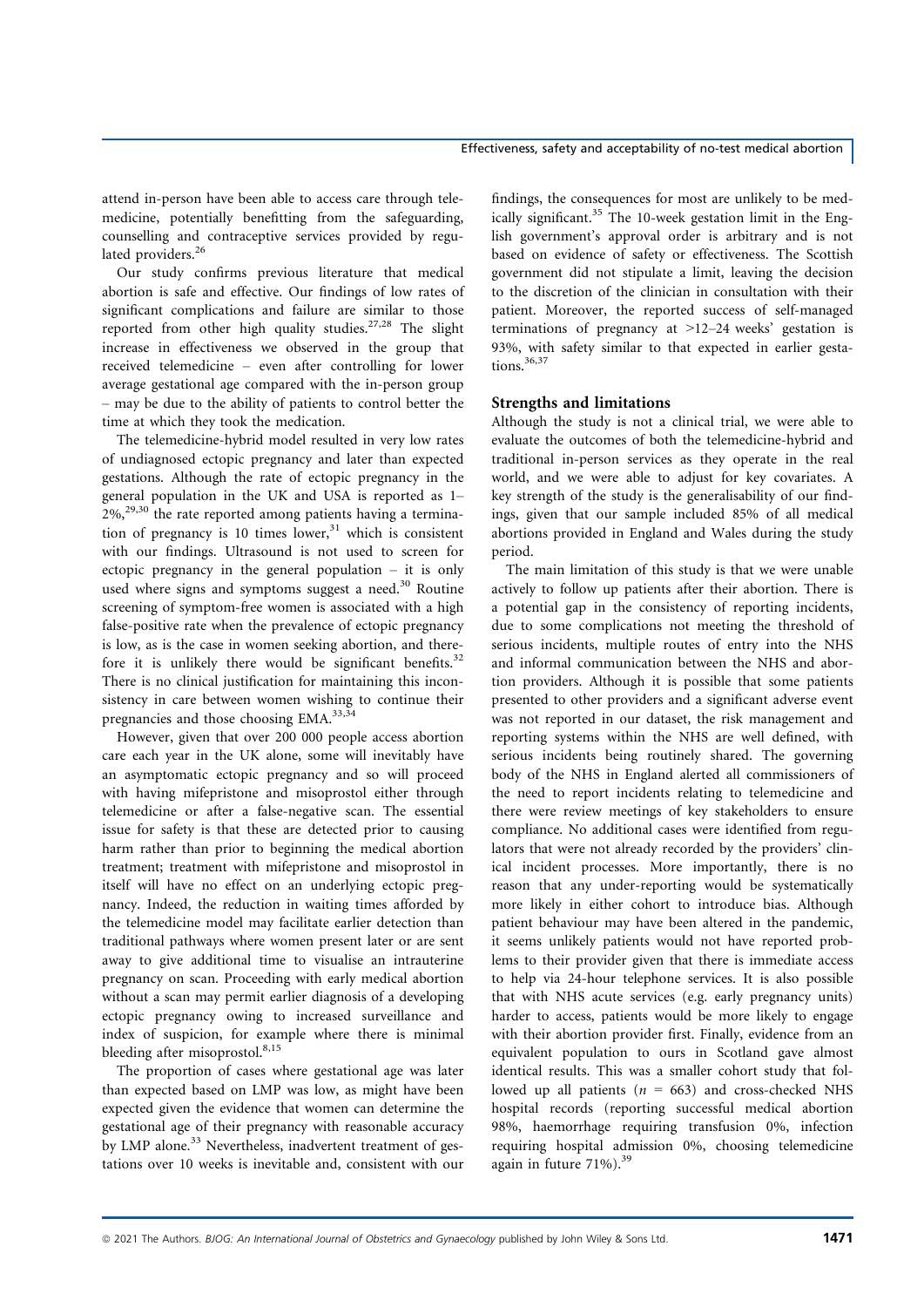#### Interpretation

NICE conducted a systematic review and recommended using telemedicine to improve access to medical abortion care.<sup>3</sup> Several models for using telemedicine to facilitate medical abortion have been described but most existing trials are small, and many required attendances to have medicines administered, an ultrasound scan or blood tests.<sup>7,38</sup> Our study is the first to assess a real-world no-test telemedicine abortion care pathway in a national population. This new national model demonstrates how a permissive framework for medical abortion can deliver significant quality improvements to those needing to access abortion care.

# Conclusion

This large study of 52 142 medical abortions demonstrates that incorporating no-test telemedicine into the care pathway is not inferior to the traditional pathway where all patients are seen in person and have an ultrasound scan. There are advantages – waiting times and gestation at abortion are reduced and it is highly rated by patients. There was no evidence of worse outcomes in failure rate, haemorrhage, need for surgery or failure to detect ectopic pregnancy. In the 0.04% of cases where the abortion appeared to have been provided at over 10 weeks' gestation, these were all completed at home without additional medical complications. Given the advantages of improving access to care, especially in vulnerable groups and in resource-poor healthcare systems or where patients have to fund their own care, the evidence is compelling that no-test telemedicine should become routine in the provision of abortion care.

# Disclosure of interests

All authors have completed the ICMJE uniform disclosure form at [www.icmje.org/coi\\_disclosure.pdf](http://www.icmje.org/coi_disclosure.pdf) and declare: no support from any organisation for the submitted work; no financial relationships with any organisations that might have an interest in the submitted work in the previous 3 years; no other relationships or activities that could appear to have influenced the submitted work beyond that described under the roles held by each individual. AA – Member of the Council of the British Society of Abortion Care Providers (BSACP); NG and JS – nothing to disclose; PL – Co-author/committee member of national guidelines cited in this paper from RCOG and NICE; member RCOG abortion taskforce; council member of British Society of Abortion Care Providers (BSACP); Medical Director of BPAS; JL – Co-author/committee member of national guidelines cited in this paper from RCOG and NICE; cochair of RCOG Abortion Taskforce and British Society of Abortion Care Providers (BSACP); primary employment includes work as termination of pregnancy care provider as a consultant gynaecologist and medical director. Completed disclosure of interests forms are available to view online as supporting information.

### Contribution to authorship

AA – Initial concept, developing study protocol, data analysis, writing first draft and subsequent revisions, verification of data. Overall responsibility for data analysis and principal investigator. Guarantor; NG – Developing study protocol, revision of draft paper. Overall responsibility for conduct of study including data collection at NUPAS; PL – Initial concept, developing study protocol, writing first draft and subsequent revisions. Overall responsibility for conduct of study including data collection at BPAS; JL – Initial concept, developing study protocol, writing first draft and subsequent revisions, co-ordination and liaison. Overall responsibility for conduct of study including data collection at MSUK; JS – Data analysis including statistical advice, writing first draft and subsequent revisions, verification of data.

#### Details of ethics approval

The study was reviewed by the Institutional Review Board (IRB) of the University of Texas at Austin and a determination was made on 21 April 2020 that the research did not meet the criteria for human subjects research as defined in the Common Rule (45 CFR 46) or FDA Regulations (21 CFR 56). Each provider ensured compliance with their own internal ethics and governance systems. The principles of the STROBE statement, and the MARE supplement, were followed.<sup>13</sup>

# Funding

This study was supported in part by the Eunice Kennedy Shriver National Institute of Child Health & Human Development of the National Institutes of Health (NIH) through Center Grant P2CHD042849, awarded to the Population Research Center at The University of Texas at Austin. The content of this article is solely the responsibility of the authors and does not necessarily represent the official views of the NIH.

#### Acknowledgements

We would like to thank the Care Quality Commission (CQC), NHS England and NHS Improvement (NHSE & I), and the National Child Mortality Database (NCMD) for their advice and assistance in ensuring all complications reported within NHS systems have been included. We are also enormously grateful to the many people who helped to ensure access to essential healthcare for women needing an abortion not only continued, but was improved during the COVID-19 pandemic. There are too many to list individually, but we would like to especially thank the following who not only helped to implement a complete service change within a few weeks, but also made this paper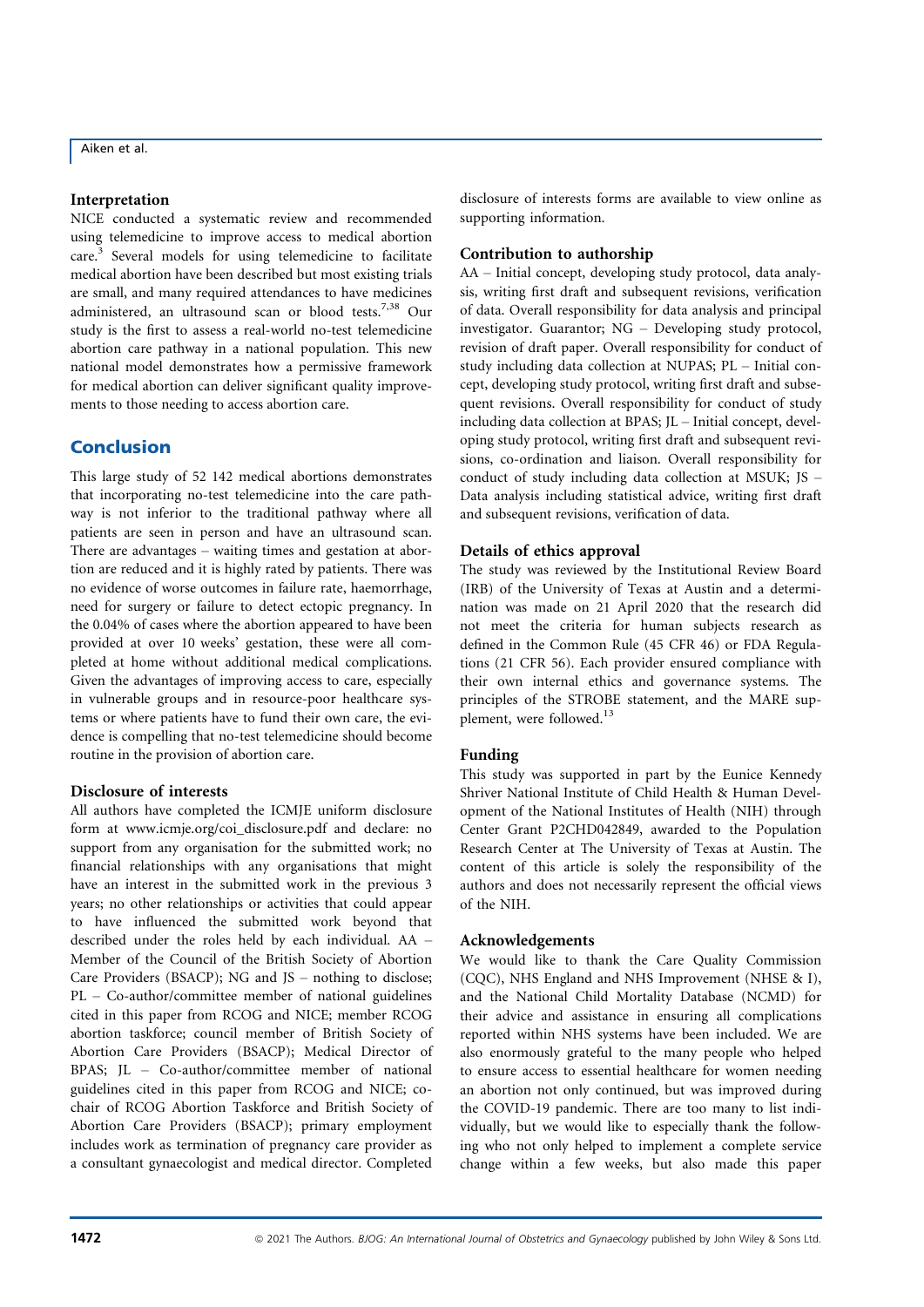#### Effectiveness, safety and acceptability of no-test medical abortion

possible by ensuring the data were collected and accessible: BPAS – Rebecca Blaylock, Steve Cheung, Pam Field, Stephen Franklin, Jeanette Taylor, Katherine Whitehouse; MSUK – Cat James, Andrew Lord, Kay Newey, Abigail Storan; NUPAS – Aaron Flaherty, Linda Leach, Leanne MacCaffrey.

#### Data-sharing statement

The collated datasets, which include participant data with anonymised identifiers, are held by AA at the University of Texas. Consideration will be given to sharing this with bona fide researchers on application. The original data reside with the co-authors' own institutions. Although the data are de-identified, some relate to very rare events and could therefore result in identification. Therefore data on complications, and data arising from clinical incident reports, will be subject to the same access restrictions as those of the organisation supplying it.

#### Transparency statement

The authors affirm that the manuscript is an honest, accurate and transparent account of the study being reported; that no important aspects of the study have been omitted; and that any discrepancies from the study as originally planned (and, if relevant, registered) have been explained.

#### Data availability

Data available on request due to privacy/ethical restrictions.

# Supporting Information

Additional supporting information may be found online in the Supporting Information section at the end of the article.

Table S1. Patient clinical and demographic characteristics in the in-person versus telemedicine groups for the telemedicine-hybrid cohort ( $n = 29984$ ). Number (%).

Table S2. Comparison of effectiveness of medical terminations of pregnancy conducted in the in-person versus telemedicine groups for the telemedicine-hybrid cohort  $(n = 29984)$ . n  $(\%).$ 

Table S3. Comparison of significant adverse events following medical terminations of pregnancy in the in-person versus telemedicine groups for the telemedicine-hybrid cohort ( $n = 29984$ ).  $n(%)$ .

Video S1. Author insights.  $\blacksquare$ 

# References

1 Bearak J, Popinchalk A, Ganatra B, Moller A-B, Tuncalp Ö, Beavin C, et al. Unintended pregnancy and abortion by income, region, and the legal status of abortion: estimates from a comprehensive model for 1990–2019. Lancet Global Health 2020;8:e1152–61.

- 2 Regan L, Glasier A. The British 1967 Abortion Act still fit for purpose? Lancet 2017;390:1936–7.
- 3 National Institute for Health and Care Excellence (NICE). Abortion Care. Evidence Review A – Accessibility and Sustainability of Abortion Services. London: National Institute for Health and Care Excellence (NICE); 2019 [\[www.nice.org.uk/guidance/ng140/documents/evidence-review\]](http://www.nice.org.uk/guidance/ng140/documents/evidence-review).
- 4 O'Shea LE, Hawkins JE, Lord J, Schmidt-Hansen M, Hasler E, Cameron S, et al. Access to and sustainability of abortion services: a systematic review and meta-analysis for the National Institute of Health and Care Excellence – new clinical guidelines for England. Hum Reprod Update 2020;26:886–903.
- 5 WHO Global Observatory for eHealth. Telemedicine: Opportunities and Developments in Member States: Report on the Second Global Survey on eHealth. Geneva: World Health Organization; 2010.
- 6 Dorsey ER, Topol EJ. Telemedicine 2020 and the next decade. Lancet 2020;395:859.
- 7 Endler M, Lavelanet A, Cleeve A, Ganatra B, Gomperts R, Gemzell-Danielsson K. Telemedicine for medical abortion: a systematic review. BJOG 2019;126:1094–102.
- 8 Royal College of Obstetricians and Gynaecologists (RCOG), Royal College of Midwives (RCM), Faculty of Sexual & Reproductive Healthcare (FSRH), British Society of Abortion Care Providers (BSACP). Coronavirus (COVID-19) Infection and Abortion Care. London: Royal College of Obstetricians and Gynaecologists; 2020.
- 9 Department of Health & Social Care (DHSC). The Abortion Act -Approval of a Class of Places. London: English Government; 1967.
- 10 Scottish Government. Abortion Covid-19 Approval for Mifepristone to be Taken at Home and Other Contingency Measures. Edinburgh: Scottish Government; 2020.
- 11 Welsh Government. The Abortion Act 1967 Approval of a Class of Place for Treatment for the Termination of Pregnancy (Wales) 2020. Cardiff: Welsh Government; 2020.
- 12 Aiken ARA, Guthrie KA, Schellekens M, Trussell J, Gomperts R. Barriers to accessing abortion services and perspectives on using mifepristone and misoprostol at home in Great Britain. Contraception 2018;97:177–83.
- 13 Creinin MD, Chen MJ. Medical abortion reporting of efficacy: the MARE guidelines. Contraception 2016;94:97–103.
- 14 Royal College of Obstetricians and Gynaecologists (RCOG), Faculty of Sexual & Reproductive Healthcare (FSRH), British Society of Abortion Care Providers (BSACP). Clinical Guidelines for Early Medical Abortion at Home – England. London: Royal College of Obstetricians and Gynaecologists (RCOG); 2019 [\[www.rcog.org.uk/](http://www.rcog.org.uk/globalassets/documents/guidelines/early-medical-abortion-at-home-guideline-england.pdf) [globalassets/documents/guidelines/early-medical-abortion-at-home](http://www.rcog.org.uk/globalassets/documents/guidelines/early-medical-abortion-at-home-guideline-england.pdf)[guideline-england.pdf\]](http://www.rcog.org.uk/globalassets/documents/guidelines/early-medical-abortion-at-home-guideline-england.pdf).
- 15 National Institute for Health and Care Excellence (NICE). Abortion Care. London: NICE; 2019. Report No.: NG140 [\[www.nice.org.uk/](http://www.nice.org.uk/guidance/ng140) [guidance/ng140\]](http://www.nice.org.uk/guidance/ng140).
- 16 Baiju N, Acharya G, D'Antonio F, Berg R. Effectiveness, safety and acceptability of self-assessment of the outcome of first-trimester medical abortion: a systematic review and meta-analysis. BJOG 2019;126:1536–44.
- 17 Royal College of Obstetricians and Gynaecologists (RCOG). Decision Aid for Early Medical Abortion Without Ultrasound. London: Royal College of Obstetricians and Gynaecologists (RCOG); 2020 [\[www.](http://www.rcog.org.uk/globalassets/documents/guidelines/2020-06-04-decision-aid-for-early-medical-abortion-without-ultrasound.pdf) [rcog.org.uk/globalassets/documents/guidelines/2020-06-04-decision-aid](http://www.rcog.org.uk/globalassets/documents/guidelines/2020-06-04-decision-aid-for-early-medical-abortion-without-ultrasound.pdf)[for-early-medical-abortion-without-ultrasound.pdf\]](http://www.rcog.org.uk/globalassets/documents/guidelines/2020-06-04-decision-aid-for-early-medical-abortion-without-ultrasound.pdf).
- 18 Porter Erlank C, Lord J, Church K. Acceptability of no-test medical abortion provided via telemedicine: analysis of patient-reported outcomes. BMJ Sex Reprod Health 2021. bmjsrh-2020. [https://doi.](https://doi.org/10.1136/bmjsrh-2020-200954) [org/10.1136/bmjsrh-2020-200954.](https://doi.org/10.1136/bmjsrh-2020-200954)
- 19 Meurice M, Whitehouse K, Blaylock R, Chang J, Lohr P. Client satisfaction and experience of home use of mifepristone and